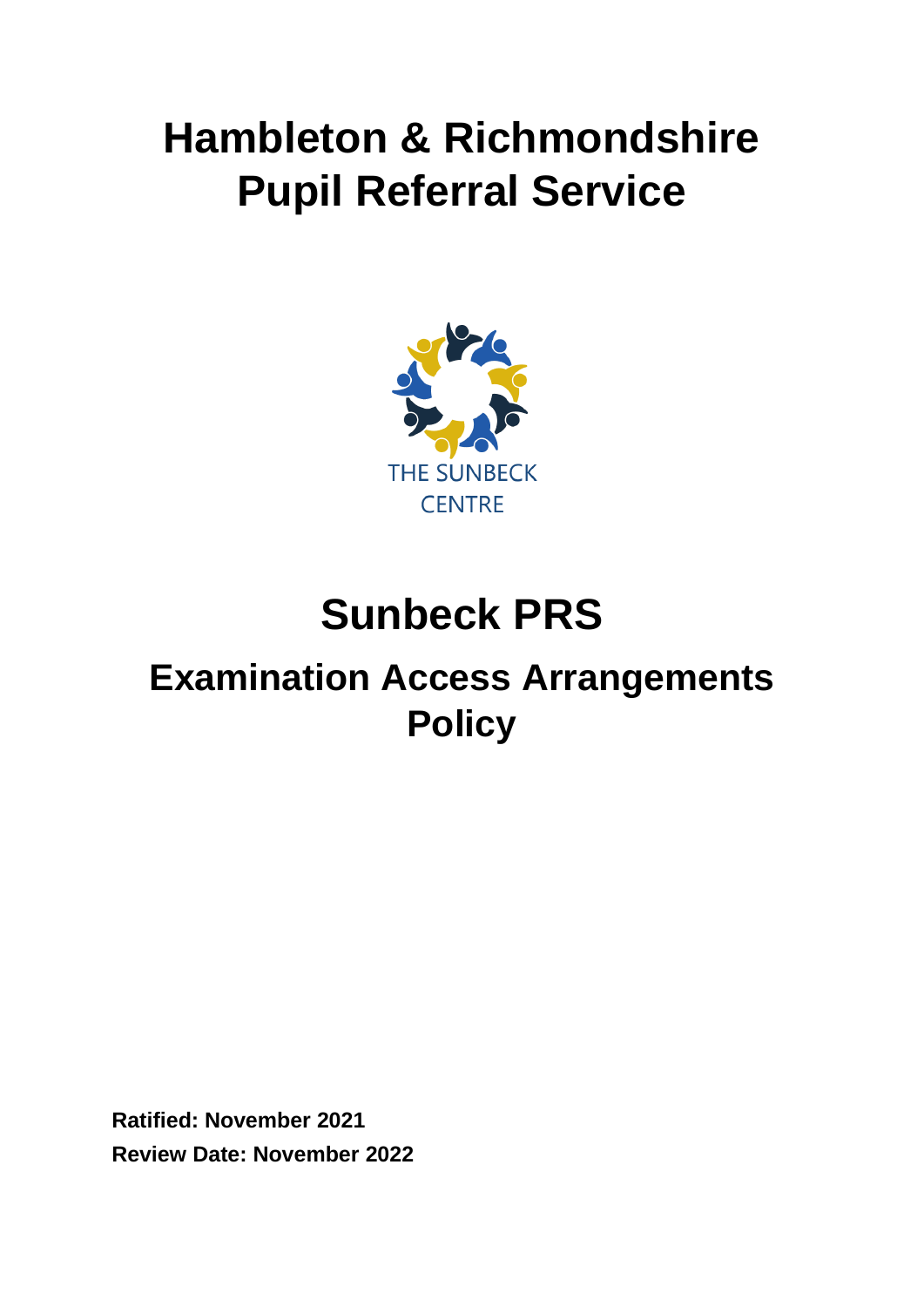# **INTRODUCTION**

This is intended as a guidance document with teachers and parents being the target audience. The Examination Access Arrangements Policy explains the actions taken to ensure inclusion throughout the school for all pupils with learning needs, including those with formally diagnosed Special Educational Needs and Disabilities (SEND). The policy forms an integral part of our teaching and learning approach, which seeks to create a learning environment whereby every individual pupil may fulfil their potential.

# **DEFINITIONS**

# **DISABILITY**

Section 6 of the Equality Act 2010 defines disability as a 'physical or mental impairment which has a substantial and long term adverse effect on someone's ability to carry out normal day to day activities'.

# SPECIAL EDUCATIONAL NEEDS

A candidate has "special educational needs" as defined in the SEND code of practice: 0 to 25 years. Children have special educational needs if they have a learning difficulty or disability which calls for special educational provision to be made for them. The Equality Act 2010 definition of disability includes substantial and long-term sensory impairments such as those affecting sight or hearing, mental health difficulties and long-term health conditions such as asthma, diabetes, epilepsy and cancer. Children and young people with such conditions do not necessarily have SEN, but there is a significant overlap between disabled children and young people and those with SEN.

# **WHAT ARE ACCESS ARRANGEMENTS?**

Access arrangements are confirmed by The Sunbeck Centre or a pupils' mainstream school and put in place for formal examinations. They allow pupils to demonstrate their skills, knowledge and understanding without changing the demands of the assessment. The intention behind access arrangements is to meet the particular needs of a candidate without affecting the integrity of the assessment. Access arrangements are the principal way in which Awarding Bodies comply with the duty under the Equality Act 2010 to make 'reasonable adjustments'.

# Reasonable Adjustments

The Equality Act 2010 requires an Awarding Body to make reasonable adjustments where a disabled person would be at a substantial disadvantage in undertaking an assessment. A reasonable adjustment for a particular person may be unique to that individual and may not be included in the list of available. Access Arrangements. How reasonable the adjustment is will depend upon a number of factors including the needs of the disabled candidate/learner. An adjustment may not be considered reasonable if it involves unreasonable costs, timeframes or affects the security or integrity of the assessment. There is no duty on the Awarding Bodies to make any adjustment to the assessment objectives being tested in an assessment.

# Special Consideration

Special Consideration is a post examination adjustment to a candidate's mark or grade to reflect temporary injury, illness or other indisposition at the time of the examination/assessment requiring authoritative support and at the discretion of the examining body. Access Arrangements at The Sunbeck Centre aim to ensure that all pupils have equal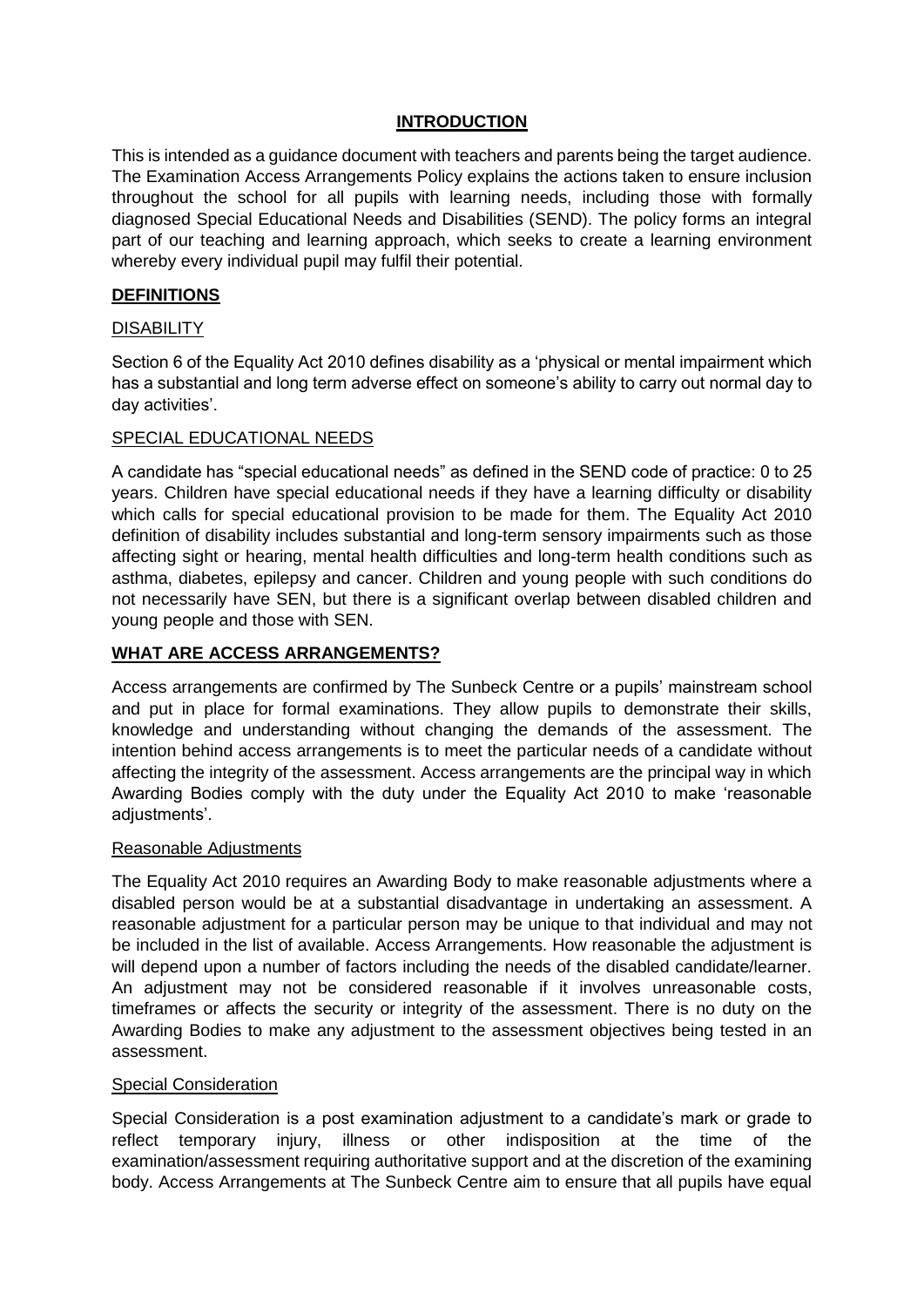access to examinations and are neither advantaged nor disadvantaged over their peers by any long term, substantial SEN or learning need which fall into the following four categories:

- 1. Communication and interaction.
- 2. Cognition and learning.
- 3. Social, emotional and mental health.
- 4. Sensory and/or physical needs.

We will do this by applying the rules for Access Arrangements as set out in the most recent Joint Council for Qualifications guidelines. These are updated every year on the 1st September and run through until 31st August. The currently released document will always be the first reference point in determining the correct access arrangement for a pupil. We believe it is important to abide by the JCQ regulations, so that there is parity in how access arrangements are awarded throughout a pupil's secondary schooling.

We will use every opportunity to identify pupils' needs from their first contact with the school. Professional reports, including private, are requested that demonstrate a SEN or learning need and a recommendation for a reasonable adjustment to be made to meet the pupil's needs and the type of access arrangements that are appropriate. Access arrangements reflect the support that is usually given to the pupil in the classroom (within reason), internal exams and mock examinations. This is commonly referred to as 'normal way of working'.

#### When might pupils need to be given Exam Access Arrangements?

An Exam Access Arrangement (EAA) is a provision or type of support given to a pupil (subject to exam board approval) in an exam, where a particular need has been identified and is provided so that the pupil has appropriate access to the exam. During Key Stage 3 (KS3), informal access arrangements, based on information gathered from primary school, independent assessments and teacher feedback, may be put in place for pupils. The use of exam arrangements in KS3 is not a guarantee that they will still be in place during KS4. We formally assess pupils for access arrangements from July in year 9 and throughout year 10 and 11 if these assessments have not been completed in mainstream settings.

#### What evidence is needed to apply for EAA?

There are a number of pieces of evidence that can be used to apply for EAA to the Joint Council for Qualifications (JCQ):

● Form 8 report from a Specialist Teacher or Specialist Assessor completed no earlier than the beginning of year 9.

• Subject teachers - examples of work as appropriate and feedback.

● A history of need - the arrangement must not suddenly be granted to the candidate at the time of his/her examinations.

● Results of baseline tests e.g. reading/comprehension age, writing tests, standardised psychometric testing.

● Further reports/evidence from professionals – i.e consultant or medical professional.

The key principle for any formal access arrangement is that the SENCO, or the assessor working within the centre, can show a history of support and provision. The arrangement must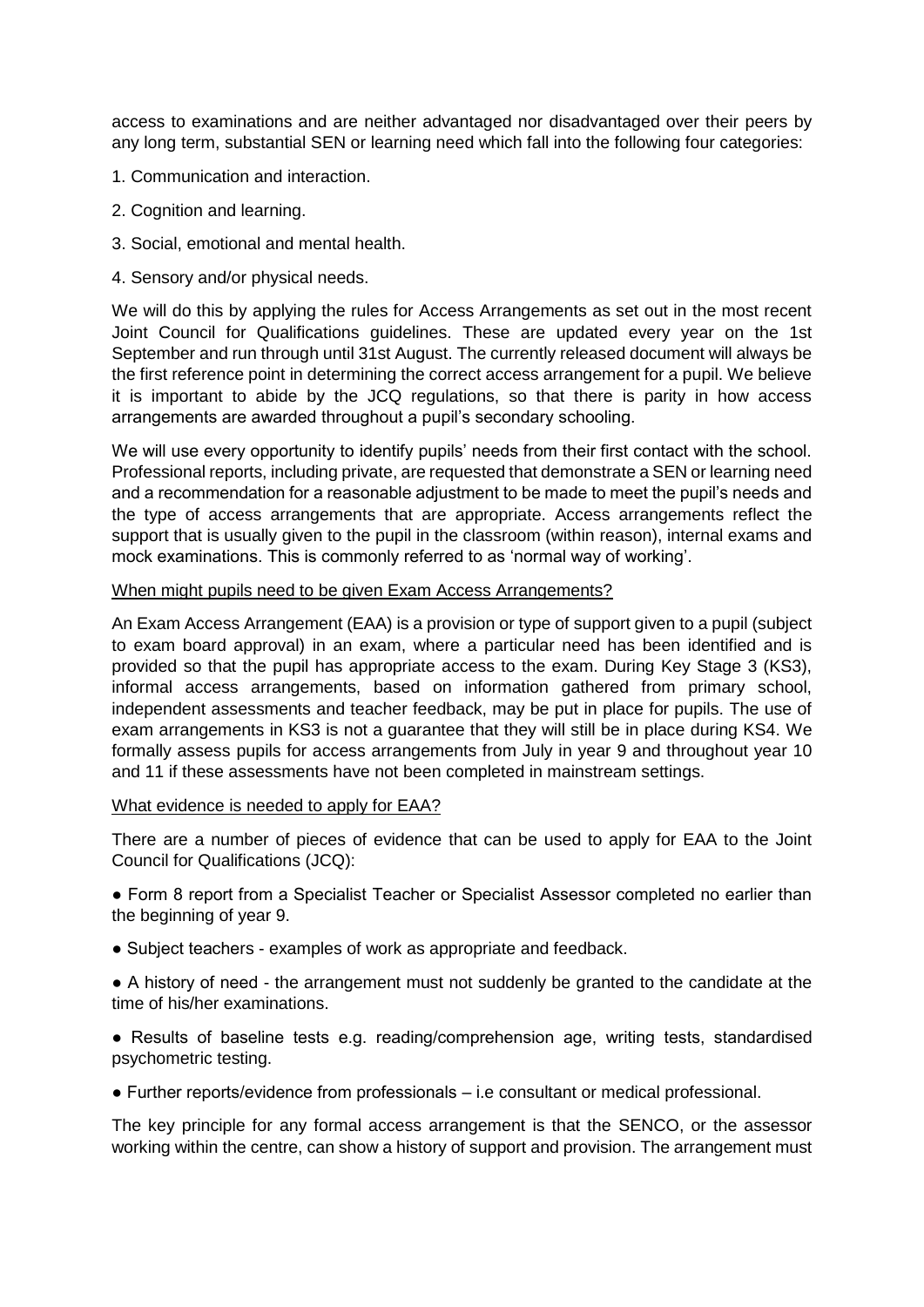be the candidates 'normal way of working' and cannot suddenly be granted to the candidate at the time of his/her examinations.

# Private Educational Psychologists' Reports

A growing number of parents have their children assessed by private educational psychologists and submit the reports to the SENCO as evidence that their child should be awarded extra time, or an additional form of EAA. These assessment reports are often very detailed but also cost a significant amount of money. This means that parents who are unable to obtain a private report through their financial circumstances are put at a disadvantage. As an exam centre we must be consistent in our decisions and ensure that no pupil is 'either given an unfair advantage or be disadvantaged' by any arrangements in place. Often private educational psychologists recommend that children should receive EAA which can be in conflict with the history of need seen in school.

The school may accept private assessments provided that:

a) the parents have informed us that a private assessment is taking place

b) the details of the private assessor, including details of their appropriate qualifications, have been passed on to the school

c) the private assessor makes formal verbal or written contact with the SENCO to discuss the pupil and the school's perspective of their potential needs before the assessment takes place

d) the private assessor completes Section C of Form 8 AND signs it by hand

e) a private assessment, even if it meets the criteria outlined above, will only be accepted as an application for an internal investigation into an access arrangement.

If the advice of the private assessor for EAA conflicts with the centre tester (a member of staff holding a current formally recognised qualification enabling them to assess for EAA) then the recommendations of the centre tester will take precedence.

# **Procedures**

Pupils would be considered for Exam Access Arrangements if:

- they have had EAA at KS2 for their SATs
- the results of baseline screening indicates a need
- subject teacher(s) make a referral
- We receive relevant information from previous school/education provider

An important principle is that just because a pupil has received EAA in the past, it does not necessarily follow that they will continue to receive EAA as their needs may very well have changed. For example, a pupil whose baseline testing at KS2 shows a reading speed score below the threshold required for EAA may not qualify for the EAA at KS4 as their reading speed may have improved to the extent that it no longer meets the exam board criteria.

#### **Baseline Testing on entry**

All pupils complete baseline assessments on entry. These tests can help identify pupils with a weakness in reading, writing and holistic skills. If a major concern is uncovered at this stage, the SENCO will organise reading intervention with a HLTA and informal access arrangements.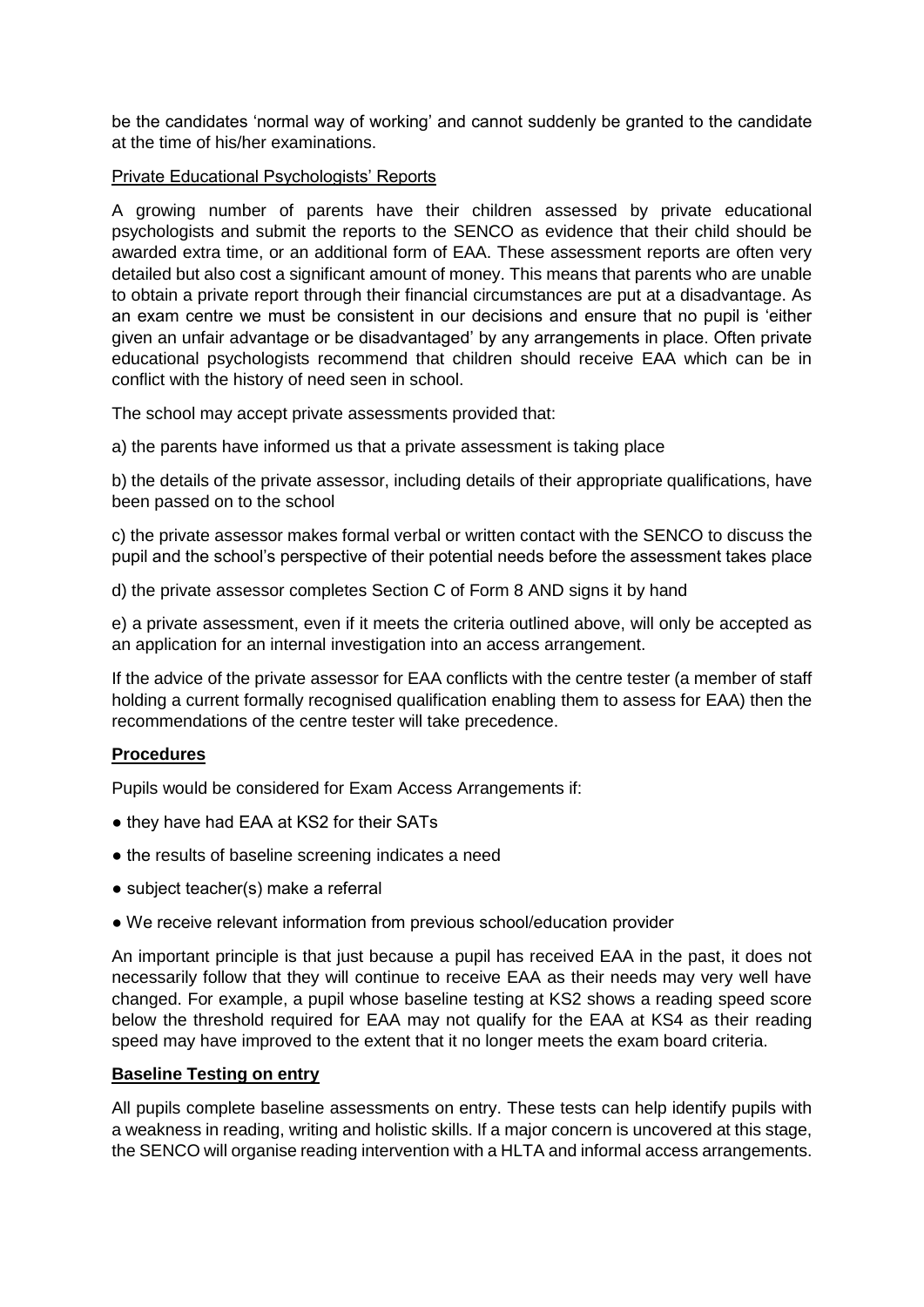# Parental Referral

Parents can contact the school to ask for advice about testing if they have concerns with the progress and learning of their child. Once contact has been made with the parent, the SENCO will investigate their concerns by gathering information from the child's teachers. Following this, a decision will be made about the most suitable course of action.

# Teacher Referral

As with Parental Referrals, teachers can refer a pupil to the SENCO where they have concerns about the learning and progress of a pupil in their class. All of the pupil's current teachers will be asked to give feedback to gain information, and following this a decision will be made about the most suitable course of action.

## How do staff and parents know whether a pupil has EAA?

Teaching and support staff can access the SEN list on Sharepoint and pupils individual access arrangements are recorded on their ILPs. The information about results of assessments for EAA are kept confidentially in line with school policy and are shared only on a need to know basis. Parents will be contacted by the SENCO to discuss what they are entitled to, why and when. Formal arrangements for access arrangements will begin to be confirmed to parents from July of Year 9 onwards.

## How are Exam Access Arrangements applied for?

Pupils need to be tested from the end of Key Stage 3 onwards for EAA. Just because they were entitled to EAA at KS3 does not automatically entitle them to it at KS4. The Sunbeck Centre employ a qualified external assessor who uses a variety of assessments to assess if a pupil qualifies for access arrangements. The test that the assessor uses depends very much upon the type of barrier to learning that the pupil may have. Should the pupil need further testing to assess for other learning issues or further EAA, the assessor will liaise with the SENCO to arrange this. Following a report produced by the assessor an application is made to the Awarding Bodies for permission to implement the specified arrangement(s).

There are some considerations with this access arrangement application:

• The authorisation granted by the Awarding Bodies lasts 26 months, therefore it is prudent to assess and apply for EAA in the June/July of Year 9 in order that any permitted exam access arrangements are in place for the full GCSE period of both Year 10 and 11.

● When a candidate progresses from GCSE/BTEC to GCE A-level (i.e. KS5), a reapplication must be made. Per the JCQ guidelines, it is possible to "roll forward" the application for EAA, however the centre must have available evidence which clearly shows that the EAA is still needed for GCE AS and A-level examinations.

• There is a deadline imposed by the Awarding Bodies for when exam access arrangements can be applied for. This date is usually at the beginning of February, although the exact date changes yearly.

● "Normal way of working" is a very important principle, sometimes even considered the most important. In some cases even if test results meet the JCQ criteria, substantial evidence from teachers will be needed to support any possible application and without this we cannot apply for formal EAA. While Parental Referrals are valuable, the phenomenon of issues being suddenly and unexpectedly raised in the weeks and months before external examinations is a serious concern for the JCQ.